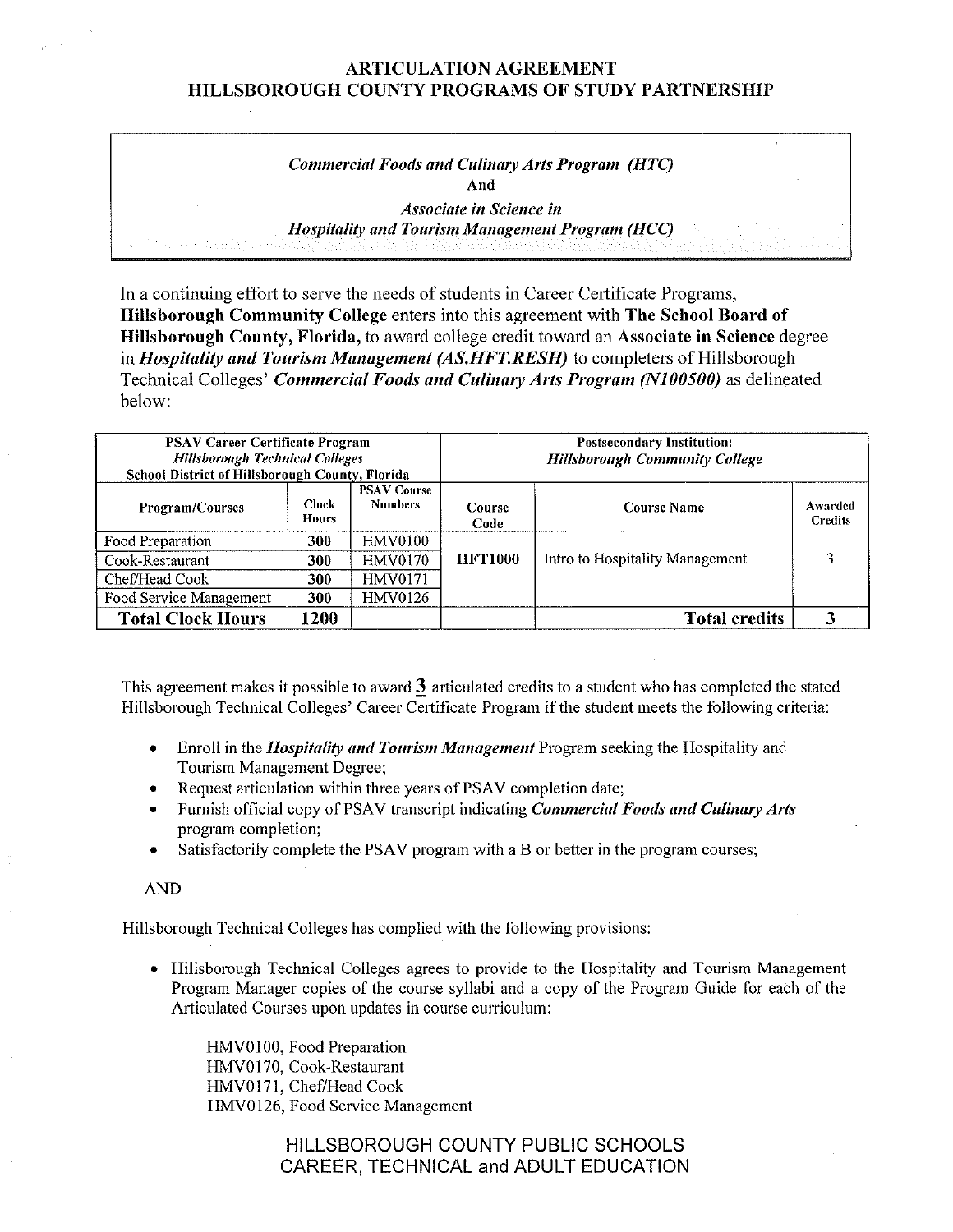• Hillsborough Technical Colleges agree to meet the teaching objectives for each of the credited courses that Hillsborough Community College does for:

HFTl 000, Introduction to Hospitality Management

• Hillsborough Technical Colleges agree to use the following textbooks for the A1ticulated Courses and not to change textbooks without the prior written permission of the Hospitality and Tourism Management Program Manager:

Professional Cooking, 8th ed., 9781118636725

The articulating agency will annually review the contents of the curriculum and the qualifications of teachers employed by Hillsborough County Public Schools. The purpose of the review is to verify that competencies are being taught and are equivalent to the postsecondary institution's course $(s)$  which has been designated as equivalent and for which college credit is being offered.

This articulation agreement for the *3* credit(s) toward the *Hillsborough Community College Hospitality*  and Tourism Management Degree is effective upon final signature of both institutions' representatives, and will be reviewed five years from this date. This agreement may be terminated by either party upon 60 days written notice.

Signatures below indicate endorsement and attestation of this agreement.

#### **Hillsborough Community College 32 Conservation School Board of Hillsborough County,**

**Florida** 

I hereby endorse the above articulation agreement:

Betty Viamontes, Chair, Board of Trustees School Board Chain SHAMBURGER

Date:  $\sqrt{28}$  J<br>Date:  $\sqrt{28}$  J

Florida<br>By: <u>A</u><br>Betty Viamontes. Chair. Board of Trustees<br>Betty Viamontes. Chair. Board of Trustees<br>School Board Chair. 9014191999

I hereby attest the above articulation agreement:

By: water. President

By:

Richard Senker. VP of Academic Affairs

Date:

**APPROVED** AS TO FORM & LEGALITY

GENERAL COUNSEL

HILLSBOROUGH COUNTY PUBLIC SCHOOLS CAREER, TECHNICAL and ADULT EDUCATION

By: Jeff Each

Date: **OCT 1 5** 2019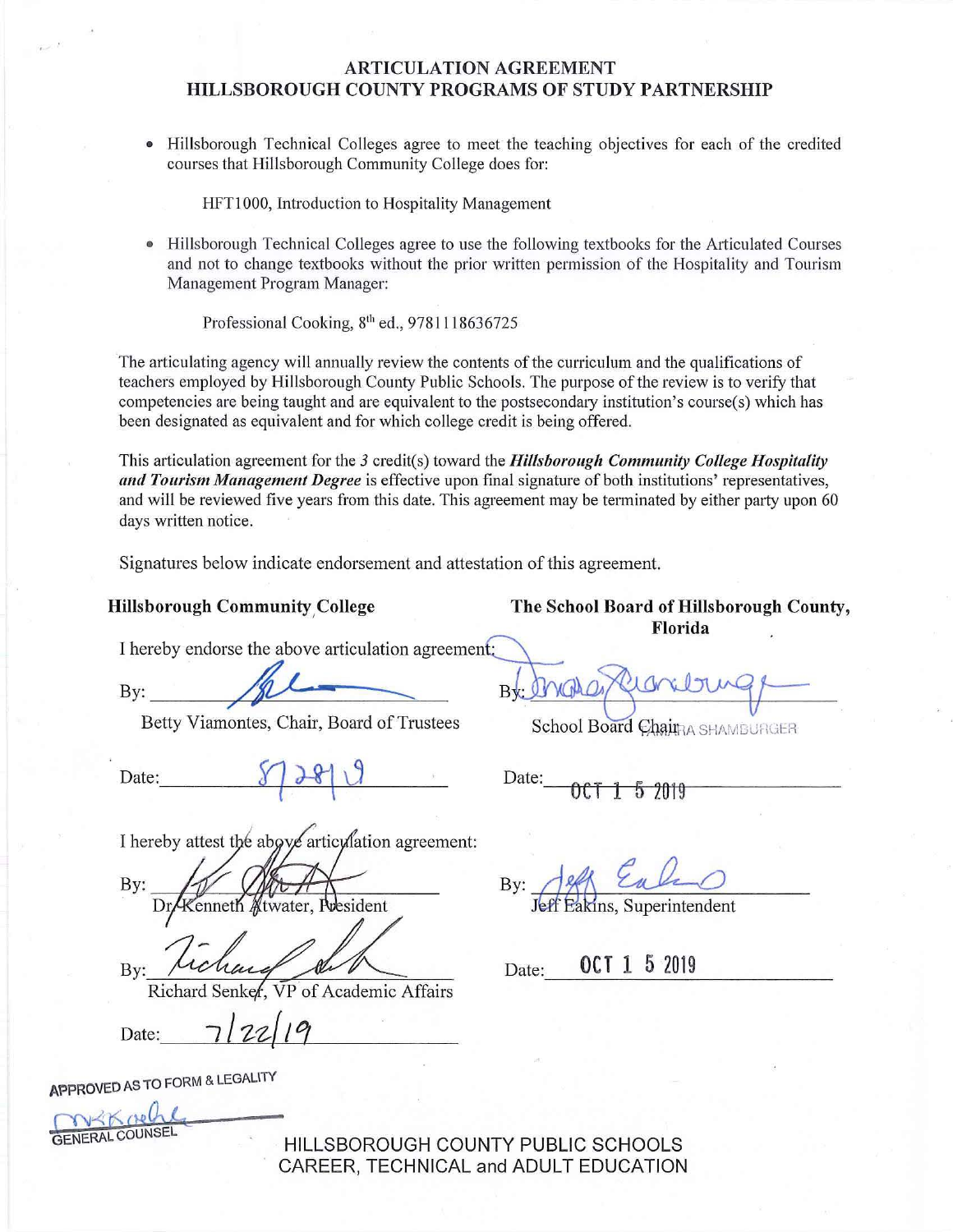## **DOCUMENTATION OF INTITAL APPROVAL OF ARTICULATION AGREEMENT Pending School Board Approval**

X Associate in Science

\_\_College Credit Certificate

\_\_Advanced Technical Diploma

\_\_· Other: Specify\_\_\_\_\_\_\_\_\_\_\_\_\_\_\_\_\_\_\_\_\_\_

The attached Articulation Agreement Documentation references the following **Hillsborough Community College** program/certificate/diploma:

## **Hospitality** & **Tourism For the A.S. Hospitality** & **Tourism Degree (AS.HFT.RESH)**

Articulation will be with:

# **The School Board of Hillsborough County, Florida (Hillsborough Technical Colleges) PSAV**

## **Commercial Foods and Culinary Arts (N100500)**

| <b>Secondary LEA:</b><br>School District of Hillsborough County, Florida |                       |                                                | <b>Post-Secondary Institution:</b><br><b>Hillsborough Community College</b> |                                 |                           |
|--------------------------------------------------------------------------|-----------------------|------------------------------------------------|-----------------------------------------------------------------------------|---------------------------------|---------------------------|
| <b>Program/Courses</b>                                                   | <b>Clock</b><br>Hours | <b>PSAV</b><br><b>Course</b><br><b>Numbers</b> | Course<br>Code                                                              | <b>Course Name</b>              | Awarded<br><b>Credits</b> |
| Food Preparation                                                         | 300                   | HMV0100                                        | <b>HFT</b><br>1000                                                          | Intro to Hospitality Management | 3                         |
| Cook-Restaurant                                                          | 300                   | <b>HMV0170</b>                                 |                                                                             |                                 |                           |
| Chef/Head Cook                                                           | 300                   | <b>HMV0171</b>                                 |                                                                             |                                 |                           |
| Food Service Management                                                  | 300                   | <b>HMV0126</b>                                 |                                                                             |                                 |                           |
| <b>Total Clock Hours</b>                                                 | 1200                  |                                                |                                                                             | <b>Total credits</b>            |                           |

## **Documentation of coursework:**

Identify the types of documentation examined to determine that the articulated courses represent coursework and learning outcomes that are consistent with the degree, certificate, or diploma being articulated and that the content is comparable and **appropriate college-level work:** 

X Curriculum frameworks

X Program Guide

**6 Course Syllabi** 

X Other: Textbooks used in PSAV Program (see attached)

HILLSBOROUGH COUNTY PUBLIC SCHOOLS CAREER AND TECHNICAL EDUCATION